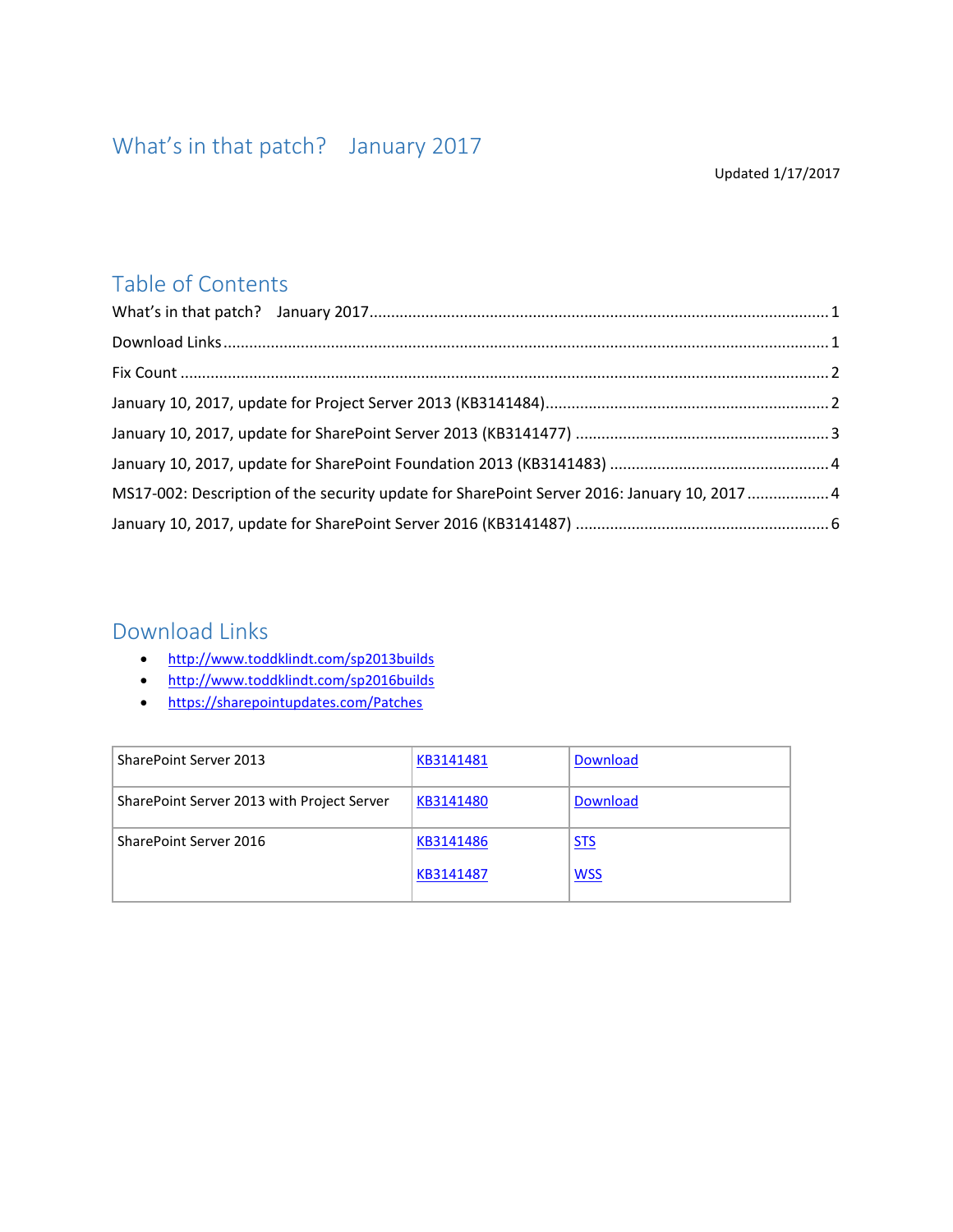#### <span id="page-1-0"></span>Fix Count

 $\mathbf{v}$ 

| יש                                                                                           |    |
|----------------------------------------------------------------------------------------------|----|
| January 10, 2017, update for Project Server 2013 (KB3141484)                                 | 13 |
| January 10, 2017, update for SharePoint Server 2013 (KB3141477)                              | 5  |
| January 10, 2017, update for SharePoint Foundation 2013 (KB3141483)                          |    |
|                                                                                              | 20 |
| MS17-002: Description of the security update for SharePoint Server 2016: January 10,<br>2017 |    |
|                                                                                              | 18 |
| January 10, 2017, update for SharePoint Server 2016 (KB3141487)                              | 10 |
|                                                                                              | 28 |

## <span id="page-1-1"></span>January 10, 2017, update for Project Server 2013 (KB3141484)

- On a Brazilian Portuguese Project Web App home page, the timesheet reminder uses the term **Unsubmitted** instead of **Não enviados**.
- Fixes the following bugs:
- Status updates aren't applied and the Project Calculation Service (PCS) returns an internal error even though the queue job shows no error.
- Consider the following scenario:
- The server is set to use single entry mode.
- You enter time on a task and save the timesheet without submitting it.
- A project manager deletes a task that has the saved time.
- You go to submit the timesheet or send a status update for the timesheet.

In this scenario, you receive the following error message:

An error occurred while communicating with the server.

 When you apply status updates in PWA, actual work is added to some assignments unexpectedly. For example, suppose that you have an assignment that has 35 hours total work and the status update is to apply 9 hours. When you view the results in Project Professional, you find that the assignment is unexpectedly completed. Meanwhile, the total work and the actual work have increased to 400 hours.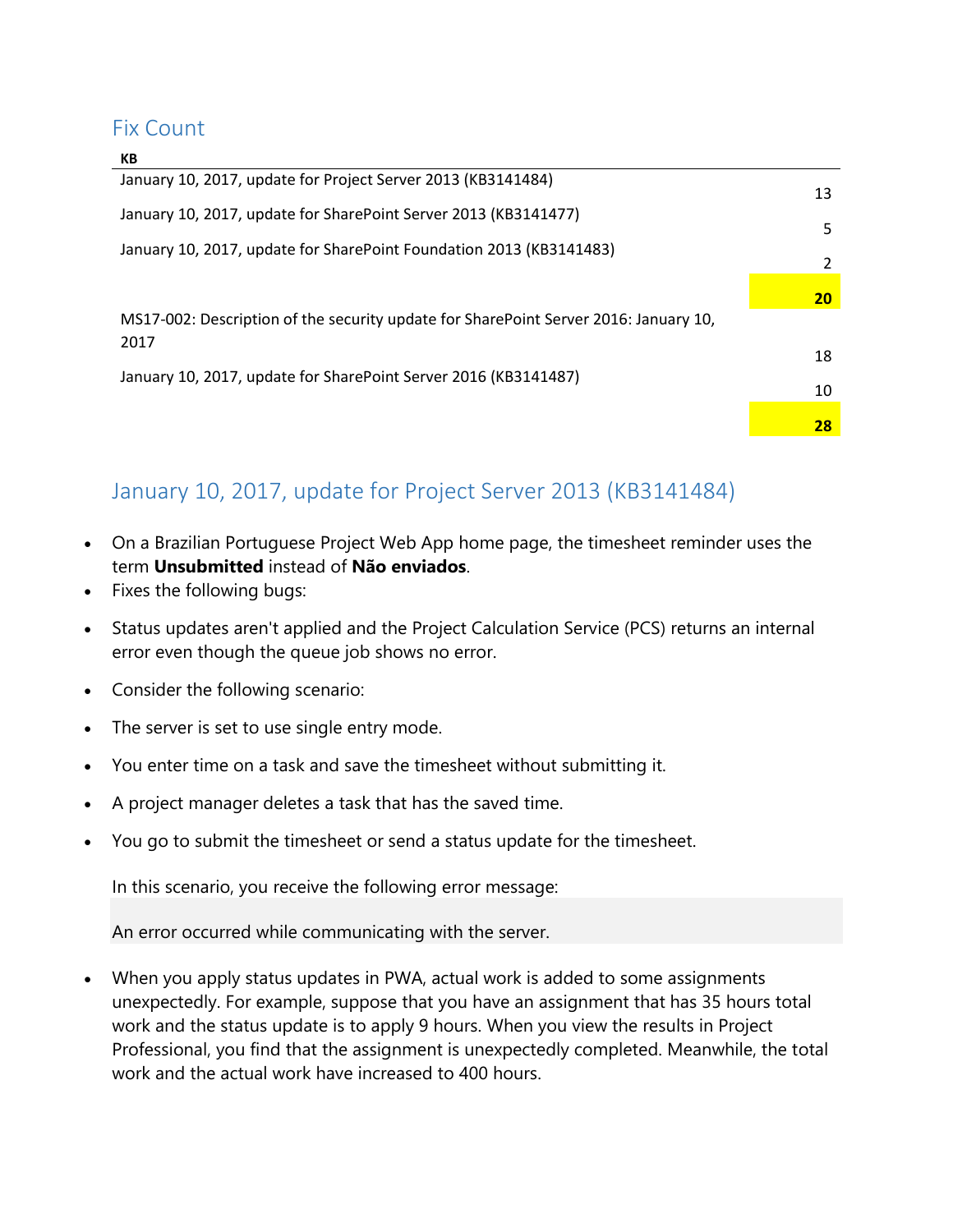- Assume that you apply a change to a timesheet line in which the **Process Status** value appears as **Awaiting Approval**. In some cases, the status of the timesheet line is incorrectly changed to **Approved** and reporting also incorrectly shows the line as **Approved**.
- Consider the following two scenarios:
- From the Project Center, you drill into a project and choose to edit it. The process fails and you have to try the process again.
- A project is updated programmatically through some custom code and the **Project Update from a PSI** queue job fails at 50%.

In both scenarios, you receive the following error message in the ULS logs:

FilterSEH: The server encountered a very serious error but will continue to function. Exception code was: 0xc0000005 (EXCEPTION\_ACCESS\_VIOLATION).

You may also find that the error message is generated when a status update is applied to a project even though the status update is successfully applied during the retry operation.

#### <span id="page-2-0"></span>January 10, 2017, update for SharePoint Server 2013 (KB3141477)

Fixes the following issues:

- Organization Browser web part is out of view in the browser and it doesn't appear correctly in the User Profile page.
- If a list has an item on hold, properties aren't updated for other items because the event handler retains properties of those items. For example, when you update the icon overlay of a document in a document library that has another item declared as a record, the icon overlay isn't set.
- After you make multiple changes to the same user in quick succession in SharePoint Server 2013, the Quick Sync job can't be completed successfully.
- SharePoint Server 2013 becomes unresponsive and a high CPU symptom requires restarting the server. Meanwhile, you can't access sites or get extremely slow page load times.
- When you create a new newsfeed post that includes an app URL with an incorrect protocol (http:// instead of https://), the newsfeed page is broken and it doesn't display news. This update ensures any problem in one of the news item should not block from rendering the newsfeed page.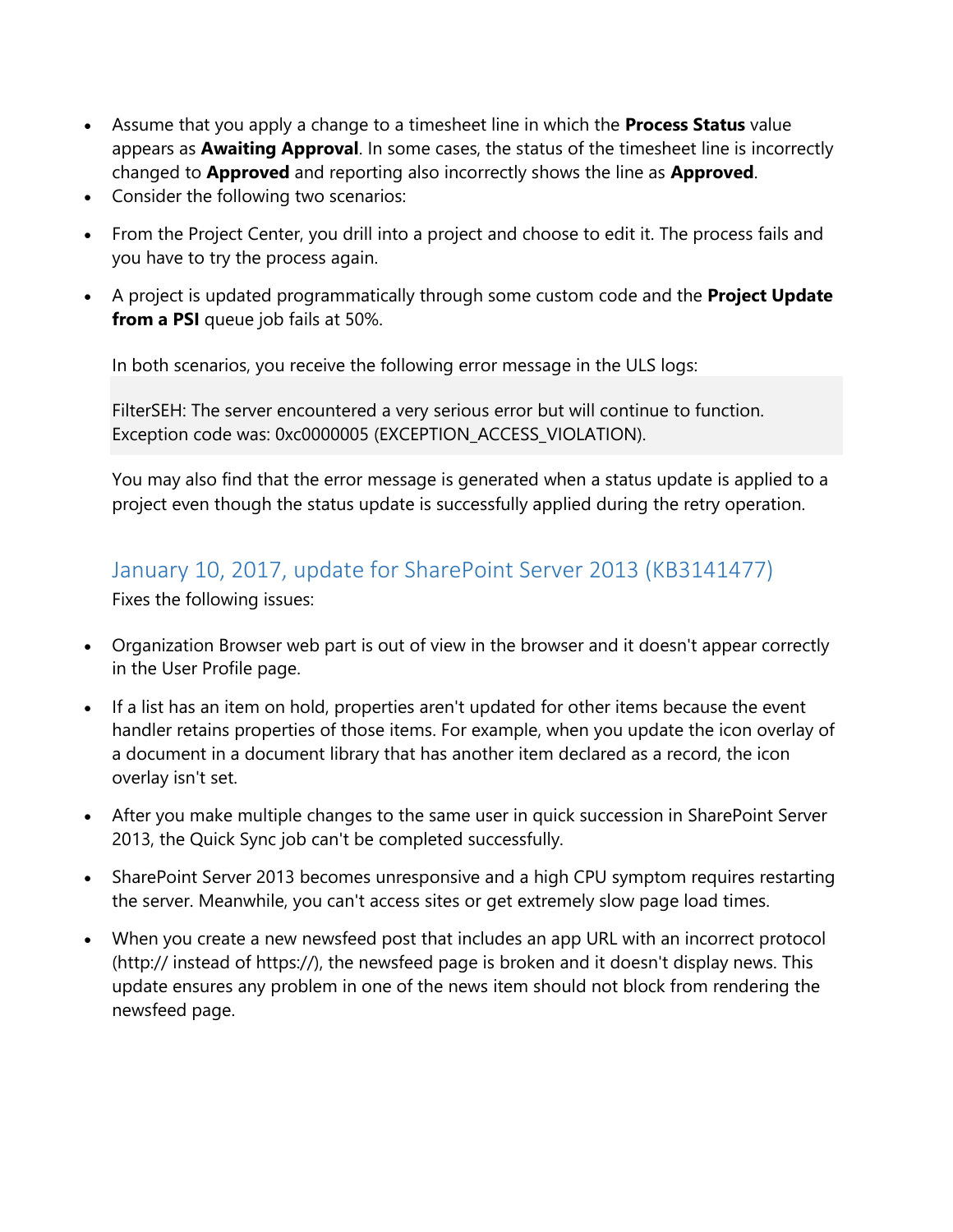## <span id="page-3-0"></span>January 10, 2017, update for SharePoint Foundation 2013 (KB3141483)

- This update reduces the middle-tier memory that's required to process a download request for OneNote (.one) files.
- Fixes the following issue:

When you configure hybrid taxonomy, the specified Local Term Store Name parameter is case-insensitive now while it's case-sensitive previously.

# <span id="page-3-1"></span>MS17-002: Description of the security update for SharePoint Server 2016: January 10, 2017

This security update resolves vulnerabilities in Microsoft Office that could allow remote code execution if a user opens a specially crafted Office file. To learn more about these vulnerabilities, see [Microsoft Security Bulletin MS17-002.](https://technet.microsoft.com/library/security/MS17-002)

**Note** To apply this security update, you must have the release version of SharePoint Server 2016 installed on the computer.

For a complete list of affected versions of Microsoft Office software, see Microsoft Knowledge Base article [3214291.](https://support.microsoft.com/kb/3214291)

This public update delivers the first feature pack (Feature Pack 1) for SharePoint Server 2016 that contains the following features:

- Administrative Actions Logging
- MinRole enhancements
- SharePoint Custom Tiles
- Hybrid Auditing (preview)
- Hybrid Taxonomy (preview)
- OneDrive API for SharePoint on-premises
- OneDrive for Business modern experience (available to Software Assurance customers)

The OneDrive for Business modern user experience requires an active Software Assurance contract at the time that it is enabled, either by installation of the public update or by manual enablement. If you don't have an active Software Assurance contract at the time of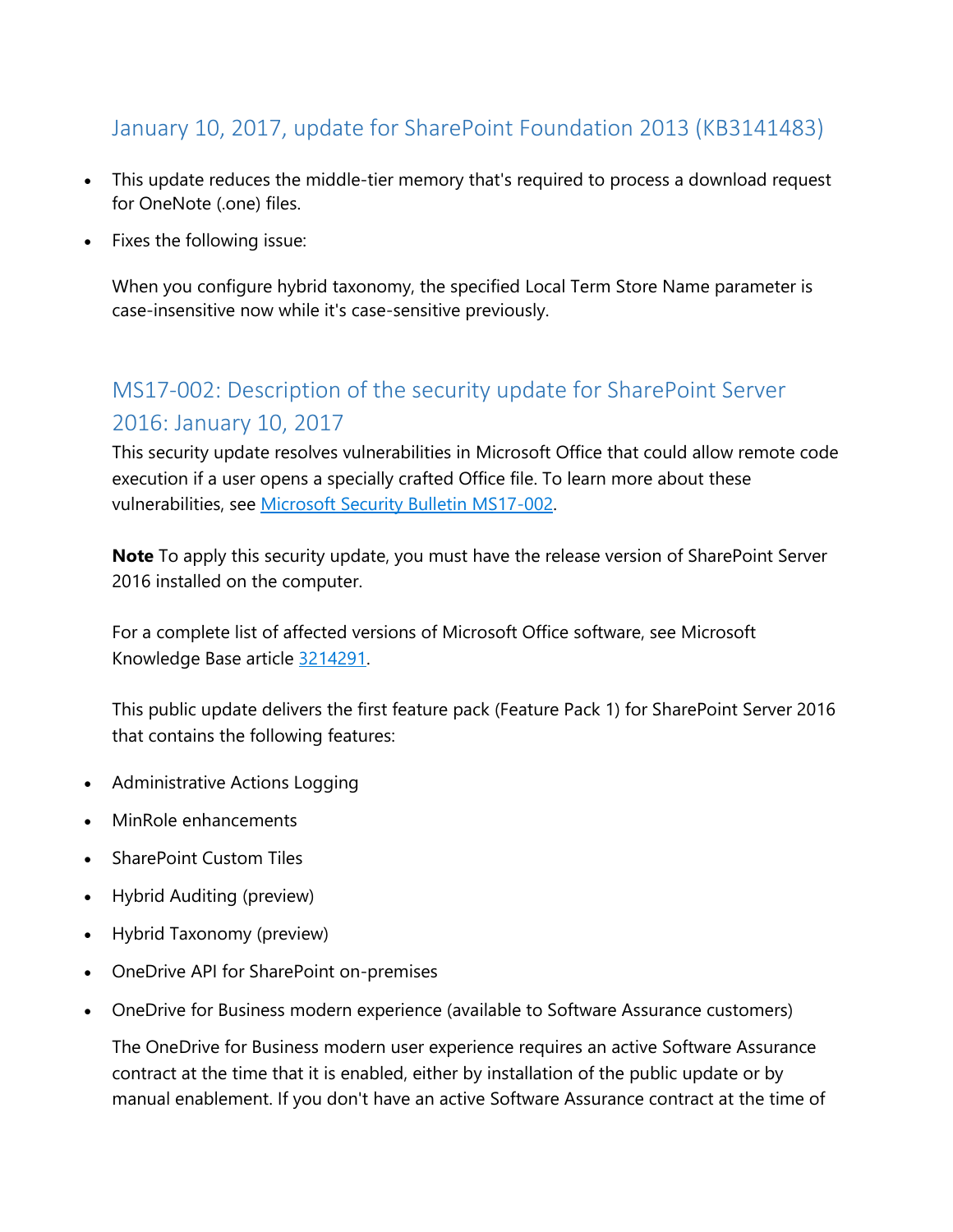enablement, you must turn the OneDrive for Business modern user experience off. See New [features included in the November 2016 Public Update for SharePoint Server 2016 \(Feature](https://go.microsoft.com/fwlink/?linkid=832679)  [Pack 1\)](https://go.microsoft.com/fwlink/?linkid=832679) for more information.

This security update contains the following improvements and fixes for SharePoint Server 2016:

- Some terms are translated into multiple languages to make sure that the meaning is accurate.
- You can't access the Shortcuts link through keyboard in grid edit mode of a SharePoint task list. Additionally, screen readers can't read or access information panels in SharePoint Server 2016.
- The PSConfig tool may recommend incorrect cmdlets.
- Sometimes, the PSConfig tool shows the upgrade as 100 percent completed even though it still takes some time before the tool moves to the next status. This problem occurs because the tool must complete some minor steps after it upgrades the products. Progress messages are displayed for these steps.
- Fixes the following cmdlet legacy issues of the Administrative Actions Logging feature:
- Support partial execution for the cmdlet and update the help document correspondingly.
- Refine the messages for some exceptions and logs.
- After you try to configure and use the Lotus Notes connector for SharePoint Server, the crawl fails.
- You can't use the CSOM API to set the BookingType property for enterprise resources in projects.
- A system access control list (SACL) isn't read correctly for large file paths that exceed the Windows limitation of 260 characters. This causes the SACL to be discoverable by any user in the query results even if the user doesn't have the appropriate permissions.
- After you make multiple changes to the same user in quick succession in SharePoint Server 2016, the Quick Sync job can't be completed successfully.
- When you configure hybrid taxonomy, the specified Local Term Store Name parameter is now case-insensitive even though it was previously case-sensitive.
- You can't restore site collection that have site URLs. Additionally, you receive the following error message: